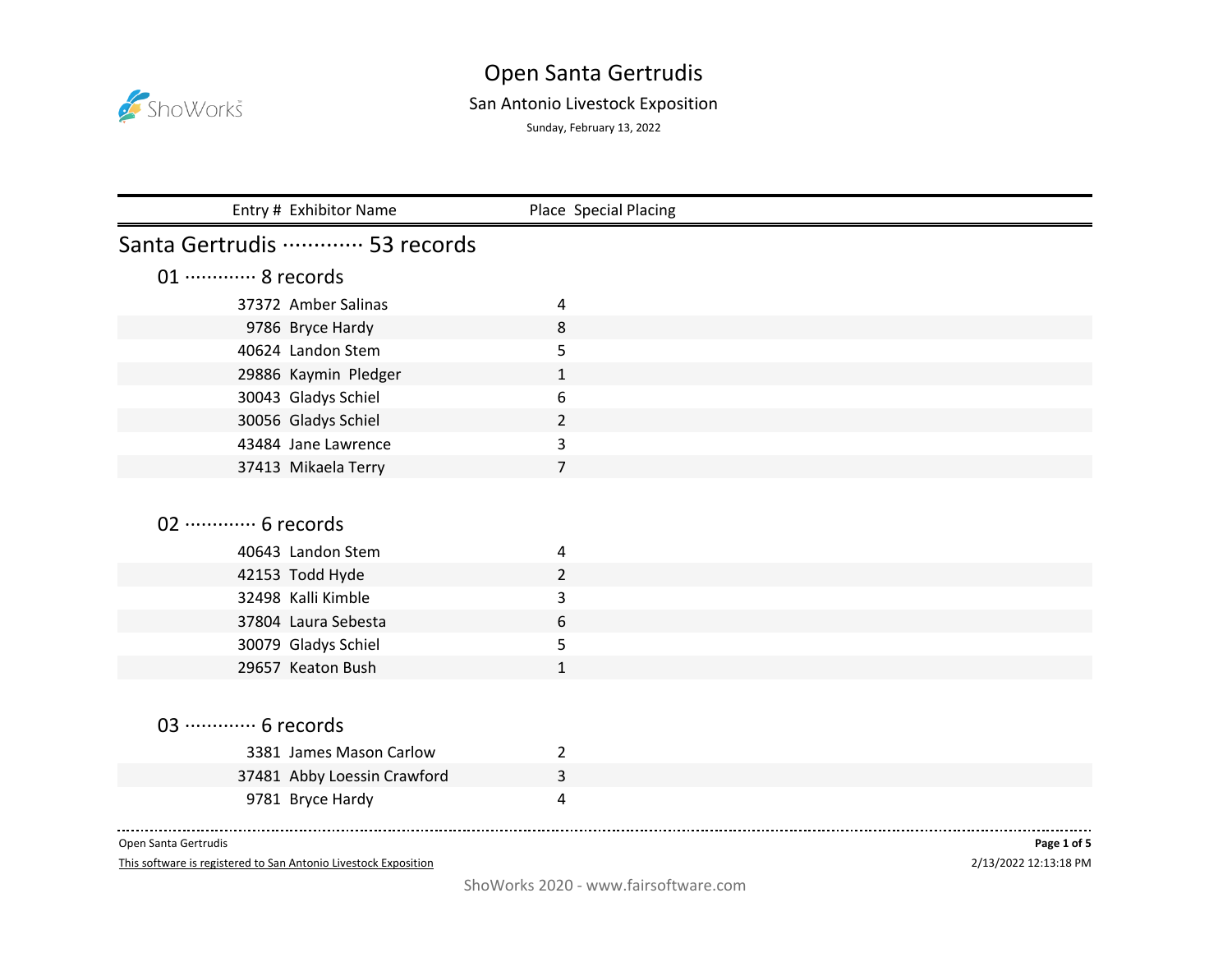| Entry # Exhibitor Name      | Place Special Placing          |
|-----------------------------|--------------------------------|
| Santa Gertrudis  53 records |                                |
| 03 ………… 6 records           |                                |
| 41666 Mollee Couch          | 5                              |
| 32233 Sierra Sebesta        | 6                              |
| 42156 Todd Hyde             | $\mathbf{1}$                   |
|                             |                                |
| 04 ………… 4 records           |                                |
| 32501 Kalli Kimble          | $\mathbf{1}$                   |
| 29660 Keaton Bush           | $\overline{2}$                 |
| 37489 Tanner Lawrence       | 4                              |
| 42158 Todd Hyde             | 3                              |
|                             |                                |
| 05 ············· 2 records  |                                |
| 32511 Kalli Kimble          | $\mathbf{1}$                   |
| 37406 Mikaela Terry         | $\overline{2}$                 |
|                             |                                |
| 06 ············· 1 record   |                                |
| 60289 Todd Hyde             | 1 Champion Heifer Calf         |
|                             |                                |
| 07 ············· 1 record   |                                |
| 60292 Keaton Bush           | 1 Reserve Champion Heifer Calf |
|                             |                                |
| 09 ············· 2 records  |                                |
| 40714 Landon Stem           | $\overline{2}$                 |
| 42160 Todd Hyde             | $\mathbf{1}$                   |
|                             |                                |

10 ············· 2 records

Open Santa Gertrudis

This software is registered to San Antonio Livestock Exposition

2/13/2022 12:13:18 PM **Page 2 of 5**

. . . . . . .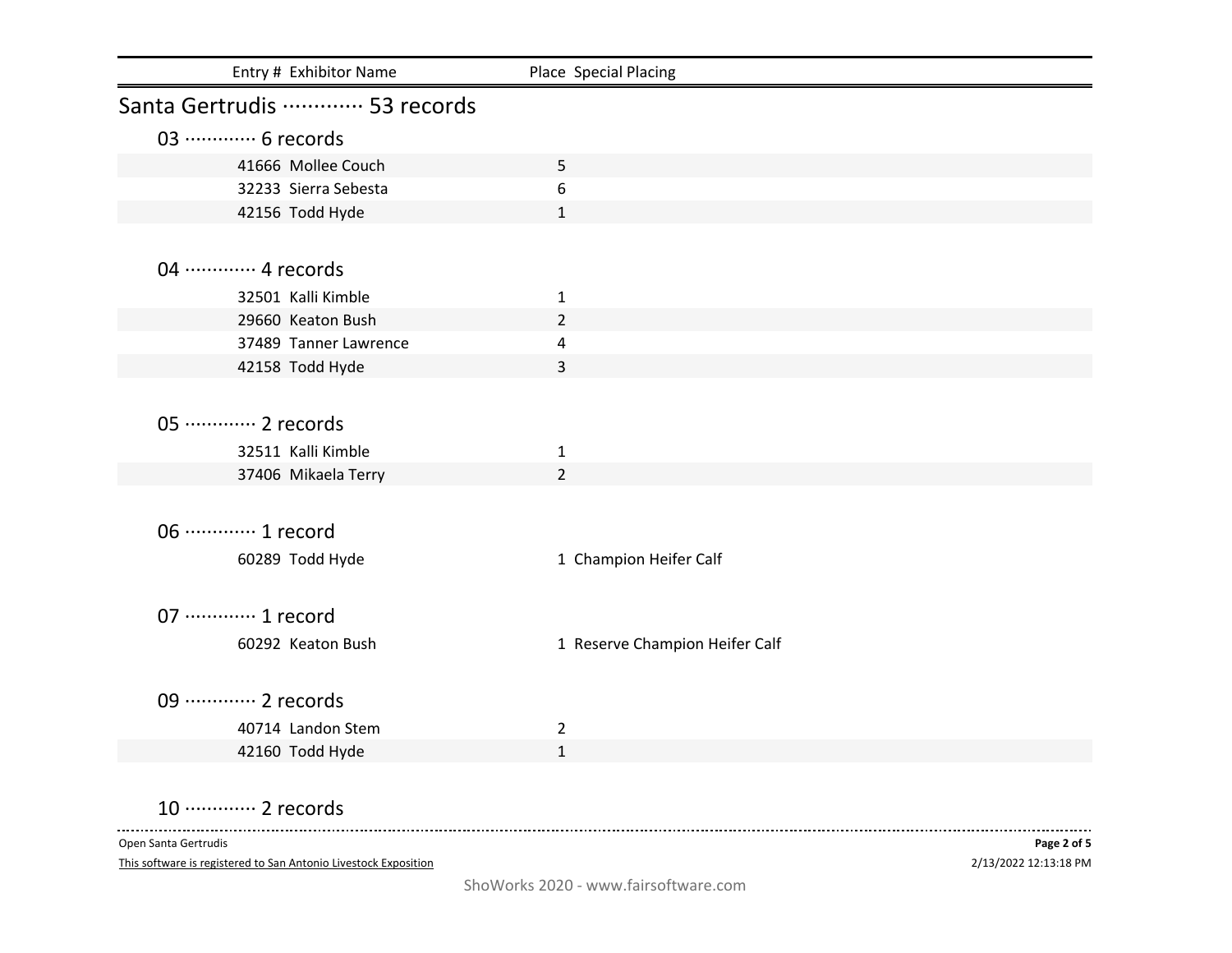| Entry # Exhibitor Name      | Place Special Placing              |
|-----------------------------|------------------------------------|
| Santa Gertrudis  53 records |                                    |
| 10 ············· 2 records  |                                    |
| 37382 Amber Salinas         | $\overline{2}$                     |
| 40670 Landon Stem           | $\mathbf{1}$                       |
|                             |                                    |
| 12 ………… 1 record            |                                    |
| 60293 Todd Hyde             | 1 Champion Yearling Heifer         |
|                             |                                    |
| 13 ………… 1 record            |                                    |
| 60294 Landon Stem           | 1 Reserve Champion Yearling Heifer |
|                             |                                    |
| 14 ………… 1 record            |                                    |
| 32521 Kalli Kimble          | $\mathbf{1}$                       |
|                             |                                    |
| 18 ………… 1 record            |                                    |
| 60295 Kalli Kimble          | 1 Champion Senior Heifer           |
|                             |                                    |
| 20 ············· 1 record   |                                    |
| 60296 Kalli Kimble          | 1 Grand Champion Female            |
|                             |                                    |
| 21 ………… 1 record            |                                    |
| 60297 Todd Hyde             | 1 Reserve Grand Champion Female    |
|                             |                                    |
| 22 ………… 1 record            |                                    |
| 60299 Todd Hyde             | 2 Champion Best of Polled Female   |
|                             |                                    |

Open Santa Gertrudis

This software is registered to San Antonio Livestock Exposition

2/13/2022 12:13:18 PM **Page 3 of 5**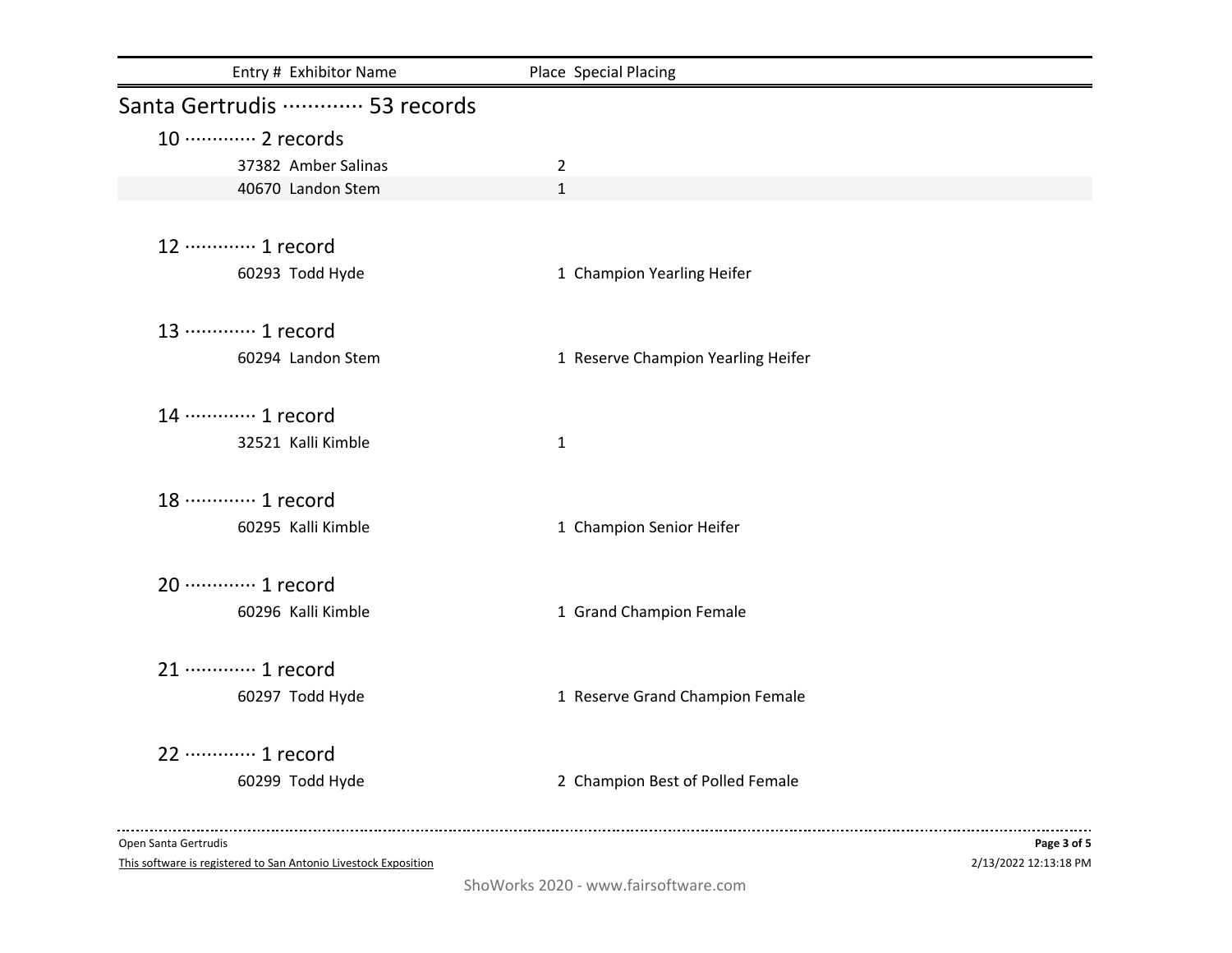| Entry # Exhibitor Name                   | Place Special Placing        |             |
|------------------------------------------|------------------------------|-------------|
| Santa Gertrudis ………… 53 records          |                              |             |
| 23  2 records                            |                              |             |
| 30031 Gladys Schiel                      | $\mathbf{1}$                 |             |
| 32237 Hagan Sebesta                      | $\overline{2}$               |             |
|                                          |                              |             |
| 24 ………… 1 record                         |                              |             |
| 9783 Bryce Hardy                         | $\mathbf{1}$                 |             |
|                                          |                              |             |
| 25 ………… 3 records                        |                              |             |
| 9775 Bryce Hardy                         | $\overline{2}$               |             |
| 33133 Kayden Perry<br>32523 Kalli Kimble | 3<br>$\mathbf{1}$            |             |
|                                          |                              |             |
| 26 ············· 1 record                |                              |             |
| 40770 Emma Mckown                        | $\mathbf{1}$                 |             |
|                                          |                              |             |
| 28 ………… 1 record                         |                              |             |
| 60303 Kalli Kimble                       | 1 Champion Bull Calf         |             |
| 29 ………… 1 record                         |                              |             |
| 60304 Emma Mckown                        | 1 Reserve Champion Bull Calf |             |
|                                          |                              |             |
| 36 ············· 1 record                |                              |             |
| 32527 Kalli Kimble                       | $\mathbf{1}$                 |             |
| 41 ………… 1 record                         |                              |             |
| Open Santa Gertrudis                     |                              | Page 4 of 5 |

This software is registered to San Antonio Livestock Exposition